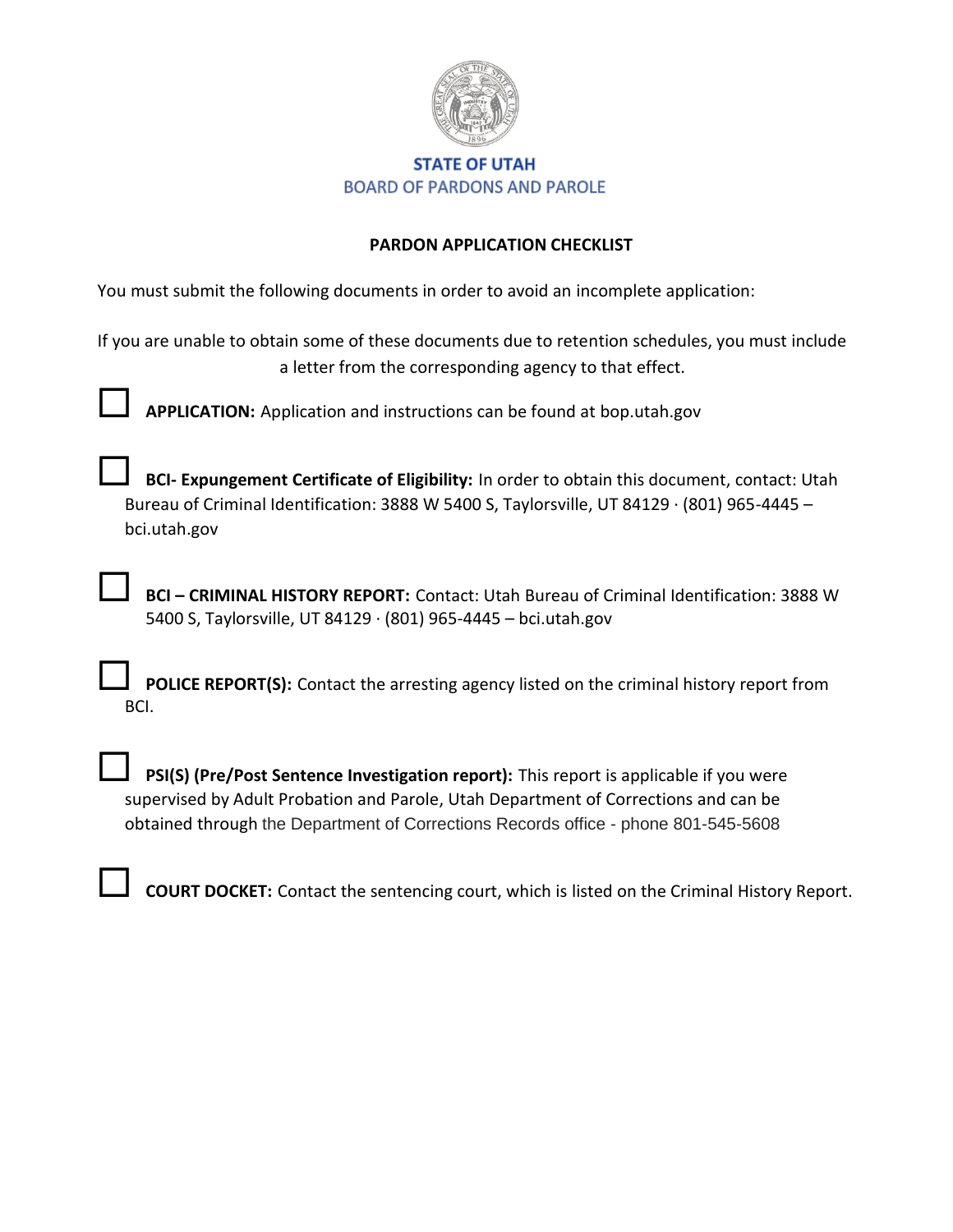# **APPLICATION FOR PARDON**

Please complete this entire application form and provide all requested information. Attach all reports, records or letters as indicated and required. Incomplete or unsigned applications will not be considered.

**The Board will not consider pardons for Class C Misdemeanors or Infractions.**

### **SECTION I – APPLICANT INFORMATION**

| <b>First Name</b>                                                             |  |  | <b>Middle Name</b>  |  |  |        | <b>Last Name</b> |
|-------------------------------------------------------------------------------|--|--|---------------------|--|--|--------|------------------|
|                                                                               |  |  |                     |  |  |        |                  |
| Please list all other names, including maiden name, or aliases used (if any). |  |  |                     |  |  |        |                  |
|                                                                               |  |  |                     |  |  |        |                  |
|                                                                               |  |  |                     |  |  |        |                  |
|                                                                               |  |  |                     |  |  |        |                  |
|                                                                               |  |  |                     |  |  |        |                  |
|                                                                               |  |  |                     |  |  |        |                  |
| <b>Date Of Birth</b>                                                          |  |  | Offender#           |  |  |        |                  |
| <b>Social Security #</b>                                                      |  |  | FBI#                |  |  |        |                  |
| <b>Drivers License #</b>                                                      |  |  | <b>State Issued</b> |  |  |        |                  |
|                                                                               |  |  |                     |  |  |        |                  |
| <b>Home Address</b>                                                           |  |  |                     |  |  |        |                  |
| <b>City</b>                                                                   |  |  | <b>State</b>        |  |  | Zip    |                  |
|                                                                               |  |  |                     |  |  | Code   |                  |
| <b>Telephone</b>                                                              |  |  | <b>Cell</b>         |  |  | E-Mail |                  |
|                                                                               |  |  | <b>Phone</b>        |  |  |        |                  |

**Have you ever previously applied for, or been granted, a pardon? Yes No**

**If yes, please provide the date of the application, the outcome of the application, list any conviction(s) pardoned, and attach a copy of the application and the Pardon Certificate.**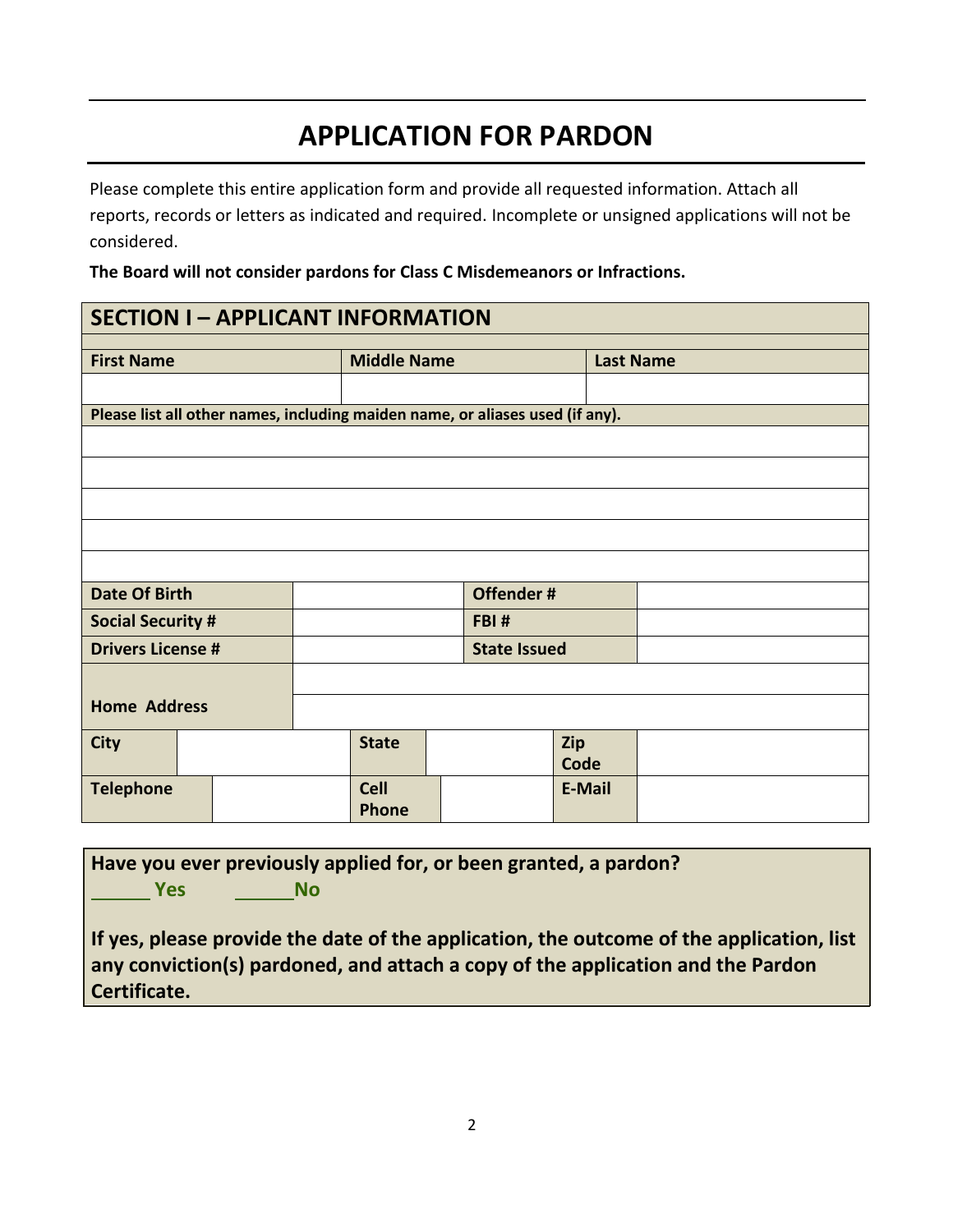### **SECTION II – PARDON REQUEST AND CONSIDERATION**

**Please explain your reasons for applying for a pardon. Include a summary of how your life and situation or circumstances have changed since your last arrest. Also include the reasons you feel you are a good candidate for pardon consideration, as well as the circumstances which you feel support such a pardon. Please use and attach additional sheets if necessary.**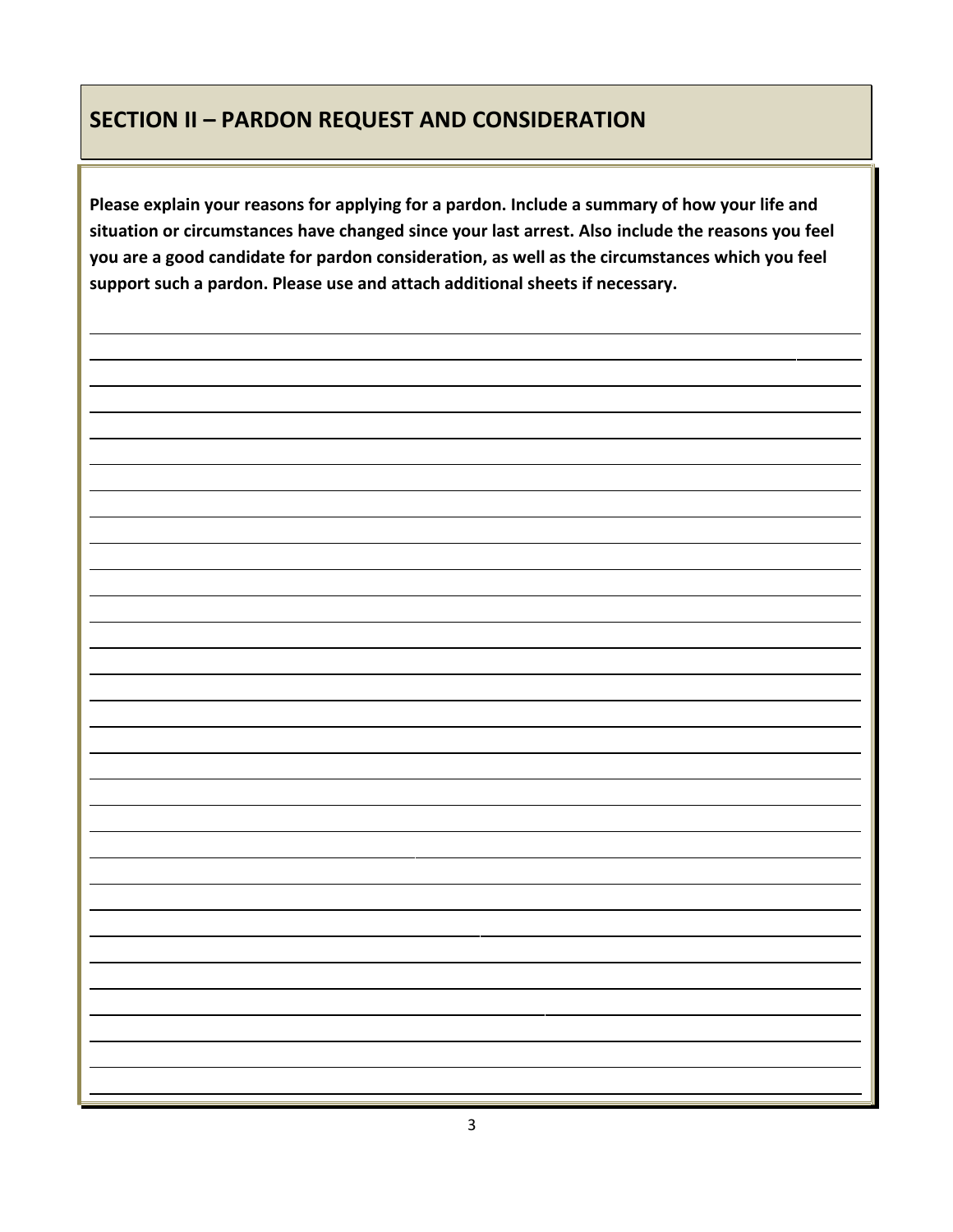### **SECTION III - APPLICANT'S FAMILY INFORMATION**

|                                         | Please provide the following information for your spouse or domestic partner |  |                     |  |               |  |
|-----------------------------------------|------------------------------------------------------------------------------|--|---------------------|--|---------------|--|
| <b>Spouse or Domestic</b>               |                                                                              |  |                     |  |               |  |
| <b>Partner's Name</b>                   |                                                                              |  |                     |  |               |  |
|                                         |                                                                              |  |                     |  |               |  |
| <b>Home Address</b>                     |                                                                              |  |                     |  |               |  |
|                                         |                                                                              |  |                     |  |               |  |
| <b>City</b>                             |                                                                              |  | <b>State</b>        |  | Zip           |  |
|                                         |                                                                              |  |                     |  | Code          |  |
| <b>Telephone</b>                        |                                                                              |  | <b>Cell</b>         |  | <b>E-Mail</b> |  |
|                                         |                                                                              |  | Phone               |  |               |  |
| Please list any children and their ages |                                                                              |  |                     |  |               |  |
|                                         |                                                                              |  | <b>Child's Name</b> |  | Age           |  |
|                                         |                                                                              |  |                     |  |               |  |
|                                         |                                                                              |  |                     |  |               |  |
|                                         |                                                                              |  |                     |  |               |  |
|                                         |                                                                              |  |                     |  |               |  |
|                                         |                                                                              |  |                     |  |               |  |
|                                         |                                                                              |  |                     |  |               |  |

|                         | <b>Dates of</b><br><b>Employment</b> | <b>Employer's Name</b><br><b>Job Title</b> | City, State, Zip | <b>Reason for</b><br><b>Leaving</b> |
|-------------------------|--------------------------------------|--------------------------------------------|------------------|-------------------------------------|
| 1                       |                                      |                                            |                  |                                     |
| $\overline{2}$          |                                      |                                            |                  |                                     |
| $\overline{\mathbf{3}}$ |                                      |                                            |                  |                                     |
| $\overline{\mathbf{4}}$ |                                      |                                            |                  |                                     |
| 5                       |                                      |                                            |                  |                                     |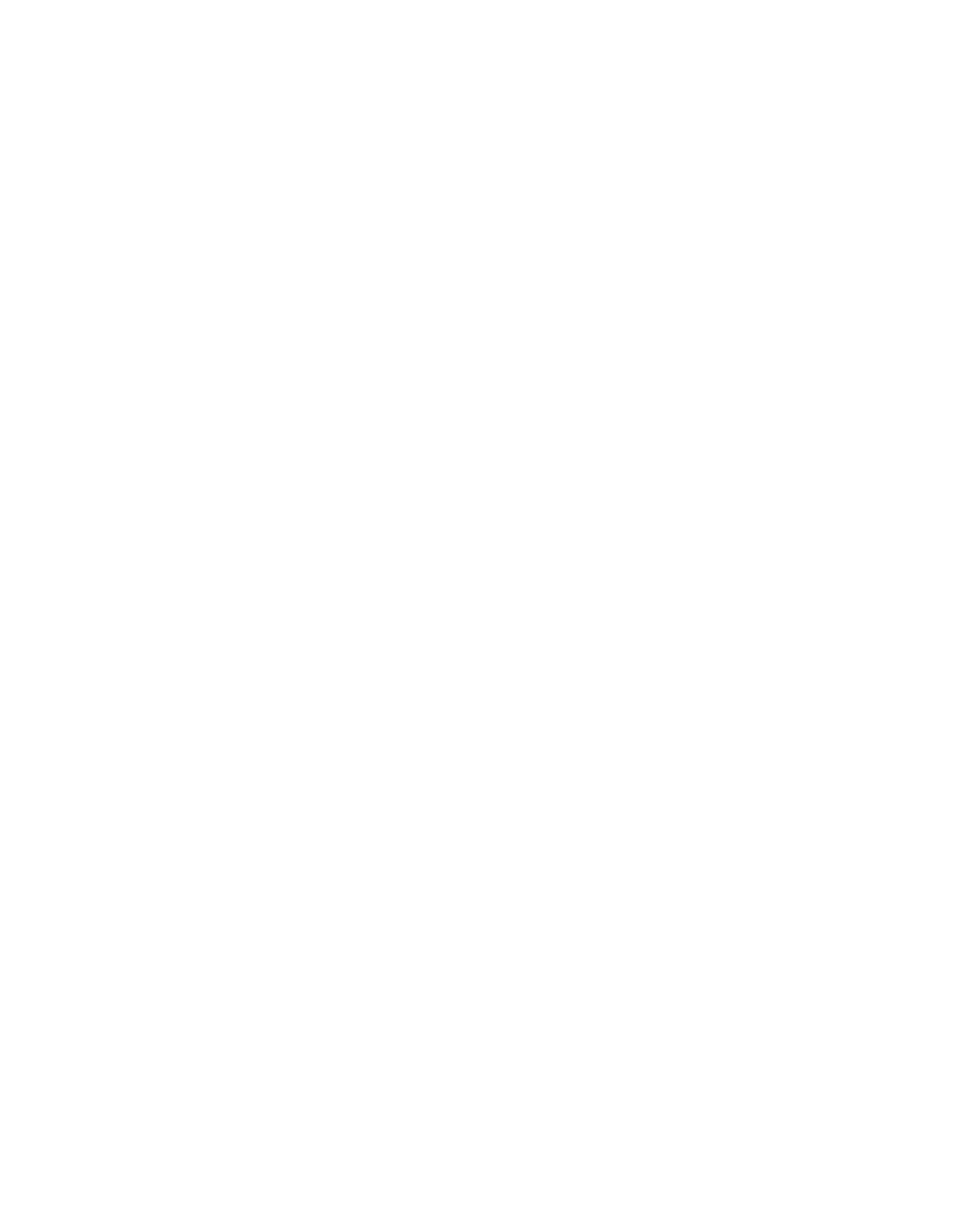| <b>SECTION IV - APPLICNT'S MILITARY HISTORY</b>                                                                                  |  |                                                        |  |  |  |
|----------------------------------------------------------------------------------------------------------------------------------|--|--------------------------------------------------------|--|--|--|
| If you have ever served in the United States Military, Reserves, or National Guard, please provide<br>the following information. |  |                                                        |  |  |  |
| <b>Branch Of Service</b><br><b>Last Unit</b><br><b>Assignment</b>                                                                |  | <b>Dates Of Service</b><br><b>Last Base Assignment</b> |  |  |  |
| <b>Rank at Discharge</b><br><b>Service Awards or</b><br><b>Commendations</b>                                                     |  | <b>Type of Discharge</b>                               |  |  |  |

### **SECTION V – APPLICANT'S EXPUNGEMENT HISTORY**

Utah Law provides for a process known as Expungement, whereby some arrests and convictions can be expunged or purged from your criminal history. (See Utah Code Ann. 77-40-101). Below, please detail your attempts to expunge the crimes for which you are seeking a pardon. If you have ever been denied a Certificate of Eligibility, denied an expungement, or otherwise informed that you are ineligible for an expungement of any criminal conviction, please attach all letters, orders or other documentation.

| Date of<br><b>Application:</b>        | <b>Date of Denial:</b> |  |
|---------------------------------------|------------------------|--|
| <b>Reason(s) Given for</b><br>Denial: |                        |  |

## **Section VI – CONVICTIONS SOUGHT TO BE PARDONED**

**Please list all convictions for which you seek a pardon and previous pardons granted. For each conviction, please submit all police reports, Pre-Sentence Reports, and Court Dockets.** Please include all requested information for each conviction. Use and attach extra pages if necessary. If required information is not available, please list all attempts and means you have used to obtain such information. Lack of, or failure to provide, required information may prevent the Board's consideration of your application. Please be aware that the Board will not consider a pardon of Class C Misdemeanors or Infractions.

| <b>Crime of</b>   | Date of        |  |
|-------------------|----------------|--|
| <b>Conviction</b> | <b>Offense</b> |  |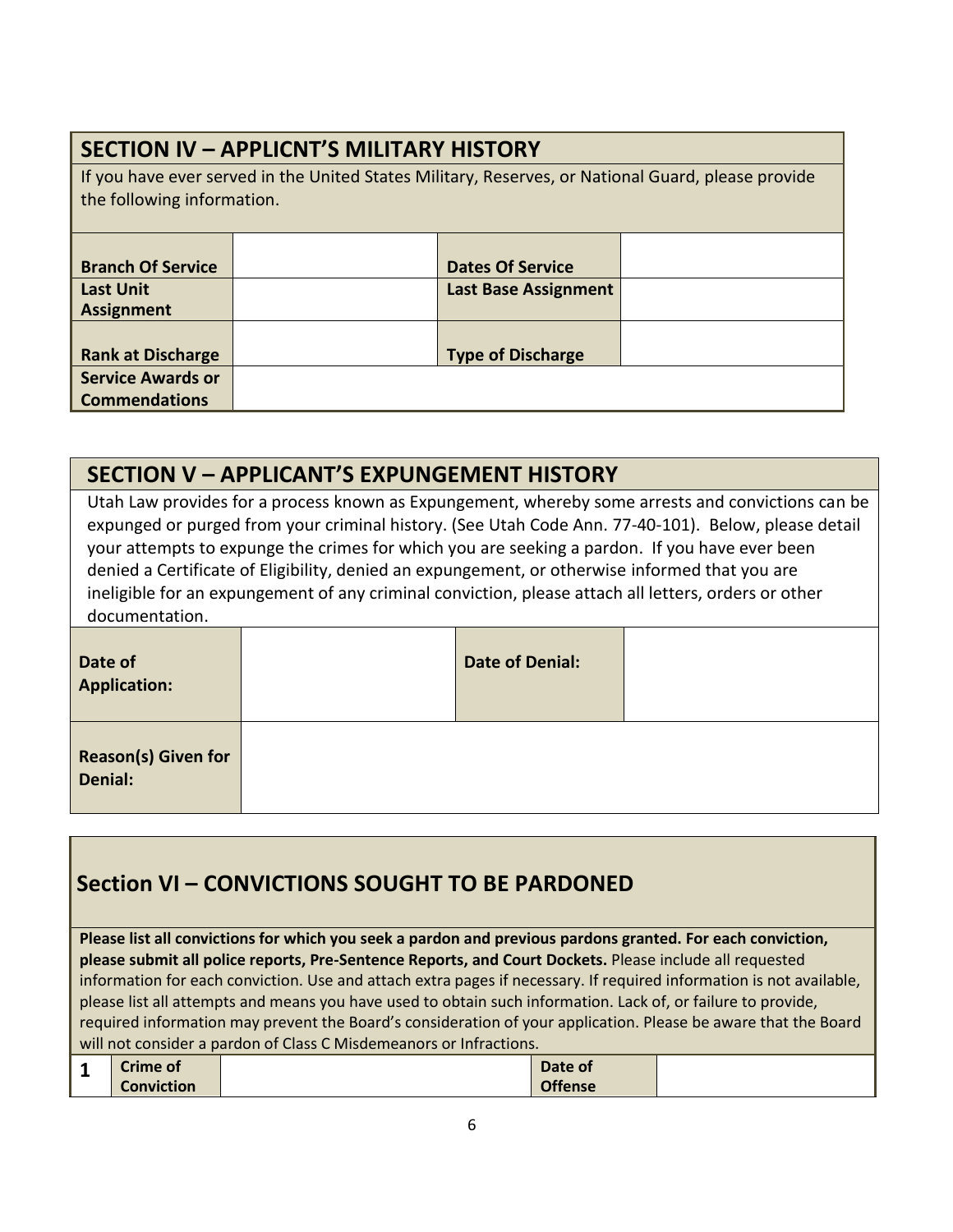| City / County Of       |                                                                                         |                    | Investigating        |                                                                                                                       |
|------------------------|-----------------------------------------------------------------------------------------|--------------------|----------------------|-----------------------------------------------------------------------------------------------------------------------|
| <b>Occurrence</b>      |                                                                                         |                    | <b>Police Agency</b> |                                                                                                                       |
|                        |                                                                                         | <b>Court Of</b>    |                      |                                                                                                                       |
| <b>Court Case #</b>    |                                                                                         | <b>Conviction</b>  |                      |                                                                                                                       |
| Date of                |                                                                                         | <b>Sentencing</b>  |                      |                                                                                                                       |
|                        |                                                                                         |                    |                      |                                                                                                                       |
| <b>Conviction</b>      |                                                                                         | Judge              |                      |                                                                                                                       |
| <b>Defense</b>         |                                                                                         | <b>Prosecuting</b> |                      |                                                                                                                       |
| <b>Attorney</b>        |                                                                                         | <b>Attorney</b>    |                      |                                                                                                                       |
| <b>Victim[s] Names</b> |                                                                                         |                    |                      |                                                                                                                       |
| <b>Sentence</b>        |                                                                                         |                    |                      |                                                                                                                       |
| <b>Imposed</b>         |                                                                                         |                    |                      |                                                                                                                       |
| <b>Place of</b>        |                                                                                         |                    | Dates of             |                                                                                                                       |
| <b>Incarceration</b>   |                                                                                         |                    |                      |                                                                                                                       |
|                        |                                                                                         |                    |                      |                                                                                                                       |
|                        |                                                                                         |                    | <b>Incarceration</b> |                                                                                                                       |
|                        |                                                                                         |                    |                      | Please list all restitution, fines, fees, or surcharges imposed or ordered. Submit verification that all restitution, |
|                        | fines, fees, or surcharges have been paid or remitted.                                  |                    |                      |                                                                                                                       |
|                        |                                                                                         |                    |                      |                                                                                                                       |
|                        |                                                                                         |                    |                      |                                                                                                                       |
|                        |                                                                                         |                    |                      |                                                                                                                       |
|                        | Please describe and explain this offense, your conduct, and any plea agreement entered. |                    |                      |                                                                                                                       |
|                        |                                                                                         |                    |                      |                                                                                                                       |
|                        |                                                                                         |                    |                      |                                                                                                                       |
|                        |                                                                                         |                    |                      |                                                                                                                       |
|                        |                                                                                         |                    |                      |                                                                                                                       |

| $\overline{2}$ | <b>Crime of</b>        |                                                                                                          |                    | Date of              |  |  |
|----------------|------------------------|----------------------------------------------------------------------------------------------------------|--------------------|----------------------|--|--|
|                | <b>Conviction</b>      |                                                                                                          |                    | <b>Offense</b>       |  |  |
|                | City / County Of       |                                                                                                          |                    | Investigating        |  |  |
|                | <b>Occurrence</b>      |                                                                                                          |                    | <b>Police Agency</b> |  |  |
|                |                        |                                                                                                          | <b>Court Of</b>    |                      |  |  |
|                | <b>Court Case #</b>    |                                                                                                          | <b>Conviction</b>  |                      |  |  |
|                | Date of                |                                                                                                          | <b>Sentencing</b>  |                      |  |  |
|                | <b>Conviction</b>      |                                                                                                          | Judge              |                      |  |  |
|                | <b>Defense</b>         |                                                                                                          | <b>Prosecuting</b> |                      |  |  |
|                | <b>Attorney</b>        |                                                                                                          | <b>Attorney</b>    |                      |  |  |
|                | <b>Victim[s] Names</b> |                                                                                                          |                    |                      |  |  |
|                | <b>Sentence</b>        |                                                                                                          |                    |                      |  |  |
|                | <b>Imposed</b>         |                                                                                                          |                    |                      |  |  |
|                | <b>Place of</b>        |                                                                                                          |                    | Dates of             |  |  |
|                | <b>Incarceration</b>   |                                                                                                          |                    | <b>Incarceration</b> |  |  |
|                |                        | Please list all restitution, fines, fees, or surcharges imposed or ordered. Submit verification that all |                    |                      |  |  |
|                | restitution,           |                                                                                                          |                    |                      |  |  |
|                |                        | fines, fees, or surcharges have been paid or remitted.                                                   |                    |                      |  |  |
|                |                        |                                                                                                          |                    |                      |  |  |
|                |                        |                                                                                                          |                    |                      |  |  |
|                |                        | Please describe and explain this offense, your conduct, and any plea agreement entered.                  |                    |                      |  |  |
|                |                        |                                                                                                          |                    |                      |  |  |
|                |                        |                                                                                                          |                    |                      |  |  |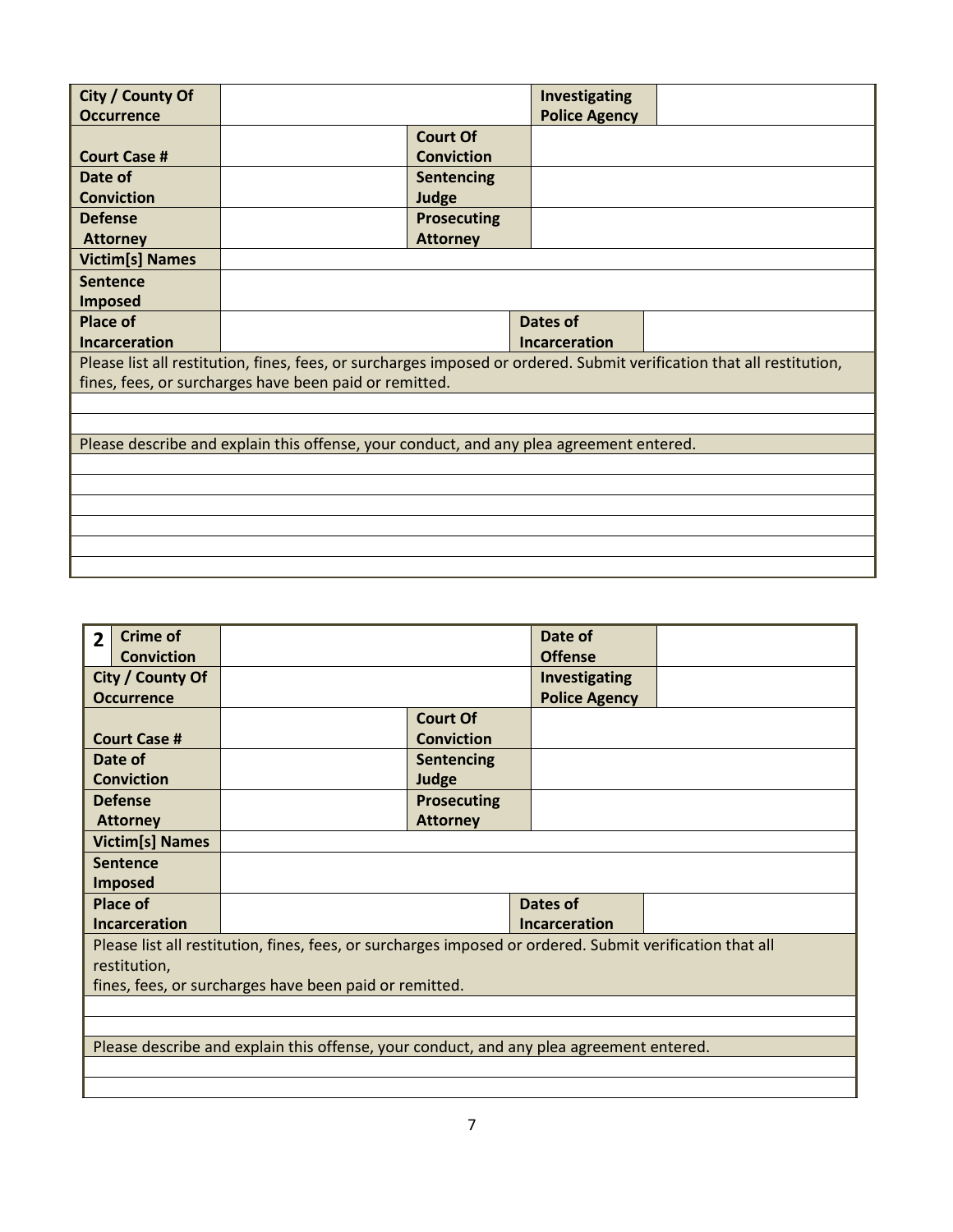| 3 | <b>Crime of</b>        |                                                                                                          |                    | Date of              |  |
|---|------------------------|----------------------------------------------------------------------------------------------------------|--------------------|----------------------|--|
|   | <b>Conviction</b>      |                                                                                                          |                    | <b>Offense</b>       |  |
|   | City / County Of       |                                                                                                          |                    | Investigating        |  |
|   | <b>Occurrence</b>      |                                                                                                          |                    | <b>Police Agency</b> |  |
|   |                        |                                                                                                          | <b>Court Of</b>    |                      |  |
|   | <b>Court Case #</b>    |                                                                                                          | <b>Conviction</b>  |                      |  |
|   | Date of                |                                                                                                          | <b>Sentencing</b>  |                      |  |
|   | <b>Conviction</b>      |                                                                                                          | Judge              |                      |  |
|   | <b>Defense</b>         |                                                                                                          | <b>Prosecuting</b> |                      |  |
|   | <b>Attorney</b>        |                                                                                                          | <b>Attorney</b>    |                      |  |
|   | <b>Victim[s] Names</b> |                                                                                                          |                    |                      |  |
|   | <b>Sentence</b>        |                                                                                                          |                    |                      |  |
|   | <b>Imposed</b>         |                                                                                                          |                    |                      |  |
|   | <b>Place of</b>        |                                                                                                          |                    | Dates of             |  |
|   | <b>Incarceration</b>   |                                                                                                          |                    | <b>Incarceration</b> |  |
|   |                        | Please list all restitution, fines, fees, or surcharges imposed or ordered. Submit verification that all |                    |                      |  |
|   | restitution,           |                                                                                                          |                    |                      |  |
|   |                        | fines, fees, or surcharges have been paid or remitted.                                                   |                    |                      |  |
|   |                        |                                                                                                          |                    |                      |  |
|   |                        |                                                                                                          |                    |                      |  |
|   |                        | Please describe and explain this offense, your conduct, and any plea agreement entered.                  |                    |                      |  |
|   |                        |                                                                                                          |                    |                      |  |
|   |                        |                                                                                                          |                    |                      |  |
|   |                        |                                                                                                          |                    |                      |  |
|   |                        |                                                                                                          |                    |                      |  |
|   |                        |                                                                                                          |                    |                      |  |
|   |                        |                                                                                                          |                    |                      |  |

| $\overline{\mathbf{4}}$ | <b>Crime of</b>        |                    | Date of              |  |
|-------------------------|------------------------|--------------------|----------------------|--|
|                         | <b>Conviction</b>      |                    | <b>Offense</b>       |  |
|                         | City / County Of       |                    | Investigating        |  |
|                         | <b>Occurrence</b>      |                    | <b>Police Agency</b> |  |
|                         |                        | <b>Court Of</b>    |                      |  |
|                         | <b>Court Case #</b>    | <b>Conviction</b>  |                      |  |
|                         | Date of                | Sentencing         |                      |  |
|                         | <b>Conviction</b>      | Judge              |                      |  |
|                         | <b>Defense</b>         | <b>Prosecuting</b> |                      |  |
|                         | <b>Attorney</b>        | <b>Attorney</b>    |                      |  |
|                         | <b>Victim[s] Names</b> |                    |                      |  |
|                         | <b>Sentence</b>        |                    |                      |  |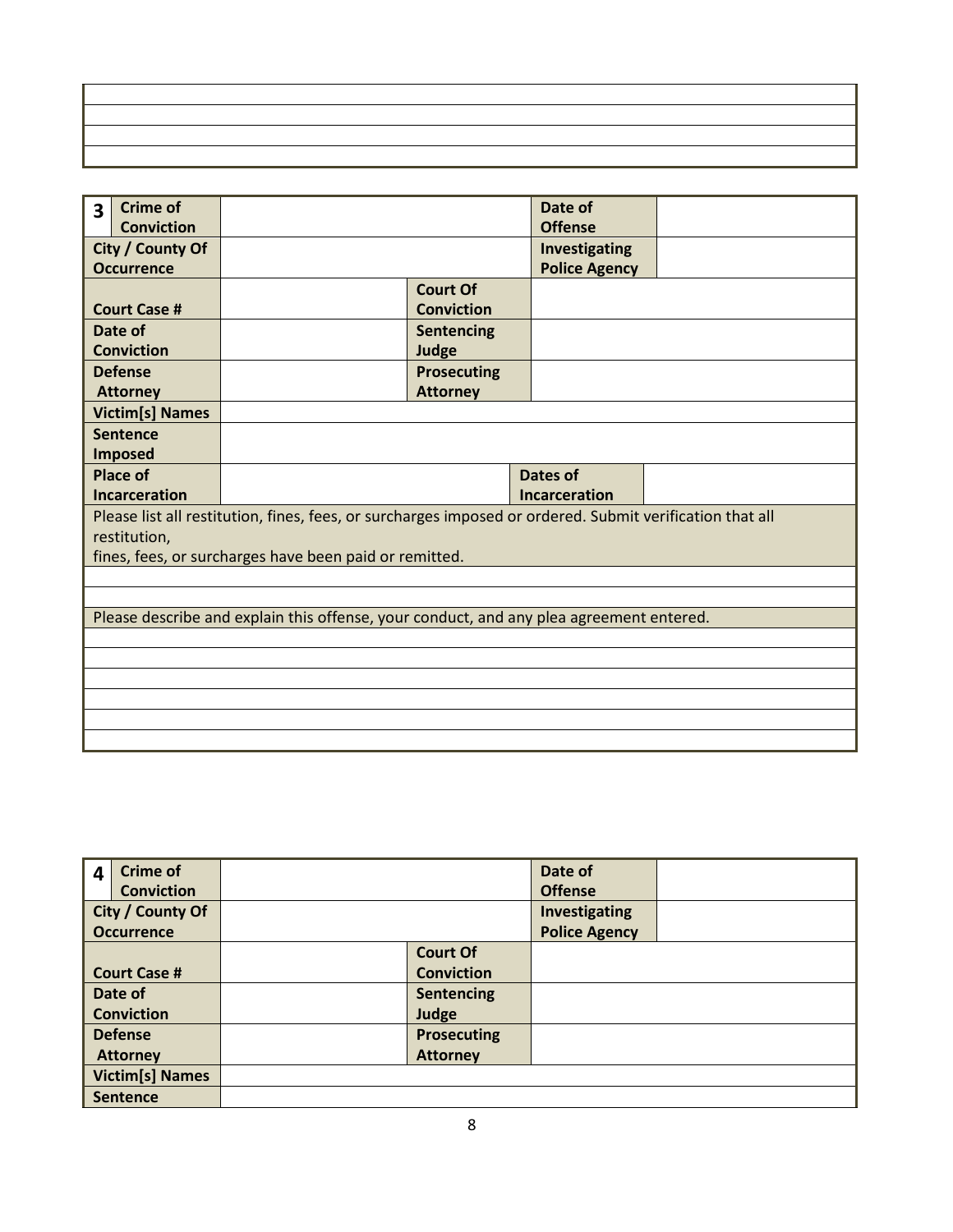| <b>Imposed</b>       |                                                                                                          |               |  |  |  |  |  |
|----------------------|----------------------------------------------------------------------------------------------------------|---------------|--|--|--|--|--|
| Place of             |                                                                                                          | Dates of      |  |  |  |  |  |
| <b>Incarceration</b> |                                                                                                          | Incarceration |  |  |  |  |  |
|                      | Please list all restitution, fines, fees, or surcharges imposed or ordered. Submit verification that all |               |  |  |  |  |  |
| restitution,         |                                                                                                          |               |  |  |  |  |  |
|                      | fines, fees, or surcharges have been paid or remitted.                                                   |               |  |  |  |  |  |
|                      |                                                                                                          |               |  |  |  |  |  |
|                      |                                                                                                          |               |  |  |  |  |  |
|                      | Please describe and explain this offense, your conduct, and any plea agreement entered.                  |               |  |  |  |  |  |
|                      |                                                                                                          |               |  |  |  |  |  |
|                      |                                                                                                          |               |  |  |  |  |  |
|                      |                                                                                                          |               |  |  |  |  |  |
|                      |                                                                                                          |               |  |  |  |  |  |
|                      |                                                                                                          |               |  |  |  |  |  |
|                      |                                                                                                          |               |  |  |  |  |  |

| 5                | <b>Crime of</b>                                                                         |                                                                                                          |                    | Date of              |  |  |  |  |
|------------------|-----------------------------------------------------------------------------------------|----------------------------------------------------------------------------------------------------------|--------------------|----------------------|--|--|--|--|
|                  | <b>Conviction</b>                                                                       |                                                                                                          |                    | <b>Offense</b>       |  |  |  |  |
| City / County Of |                                                                                         |                                                                                                          |                    | Investigating        |  |  |  |  |
|                  | <b>Occurrence</b>                                                                       |                                                                                                          |                    | <b>Police Agency</b> |  |  |  |  |
|                  |                                                                                         |                                                                                                          | <b>Court Of</b>    |                      |  |  |  |  |
|                  | <b>Court Case #</b>                                                                     |                                                                                                          | <b>Conviction</b>  |                      |  |  |  |  |
|                  | Date of                                                                                 |                                                                                                          | Sentencing         |                      |  |  |  |  |
|                  | <b>Conviction</b>                                                                       |                                                                                                          | Judge              |                      |  |  |  |  |
|                  | <b>Defense</b>                                                                          |                                                                                                          | <b>Prosecuting</b> |                      |  |  |  |  |
|                  | <b>Attorney</b>                                                                         |                                                                                                          | <b>Attorney</b>    |                      |  |  |  |  |
|                  | <b>Victim[s] Names</b>                                                                  |                                                                                                          |                    |                      |  |  |  |  |
|                  | <b>Sentence</b>                                                                         |                                                                                                          |                    |                      |  |  |  |  |
|                  | <b>Imposed</b>                                                                          |                                                                                                          |                    |                      |  |  |  |  |
|                  | <b>Place of</b>                                                                         |                                                                                                          |                    | <b>Dates of</b>      |  |  |  |  |
| Incarceration    |                                                                                         | <b>Incarceration</b>                                                                                     |                    |                      |  |  |  |  |
|                  |                                                                                         | Please list all restitution, fines, fees, or surcharges imposed or ordered. Submit verification that all |                    |                      |  |  |  |  |
|                  |                                                                                         | restitution, fines, fees, or surcharges have been paid or remitted.                                      |                    |                      |  |  |  |  |
|                  |                                                                                         |                                                                                                          |                    |                      |  |  |  |  |
|                  |                                                                                         |                                                                                                          |                    |                      |  |  |  |  |
|                  | Please describe and explain this offense, your conduct, and any plea agreement entered. |                                                                                                          |                    |                      |  |  |  |  |
|                  |                                                                                         |                                                                                                          |                    |                      |  |  |  |  |
|                  |                                                                                         |                                                                                                          |                    |                      |  |  |  |  |
|                  |                                                                                         |                                                                                                          |                    |                      |  |  |  |  |
|                  |                                                                                         |                                                                                                          |                    |                      |  |  |  |  |
|                  |                                                                                         |                                                                                                          |                    |                      |  |  |  |  |
|                  |                                                                                         |                                                                                                          |                    |                      |  |  |  |  |

*Attach Additional Pages If Necessary*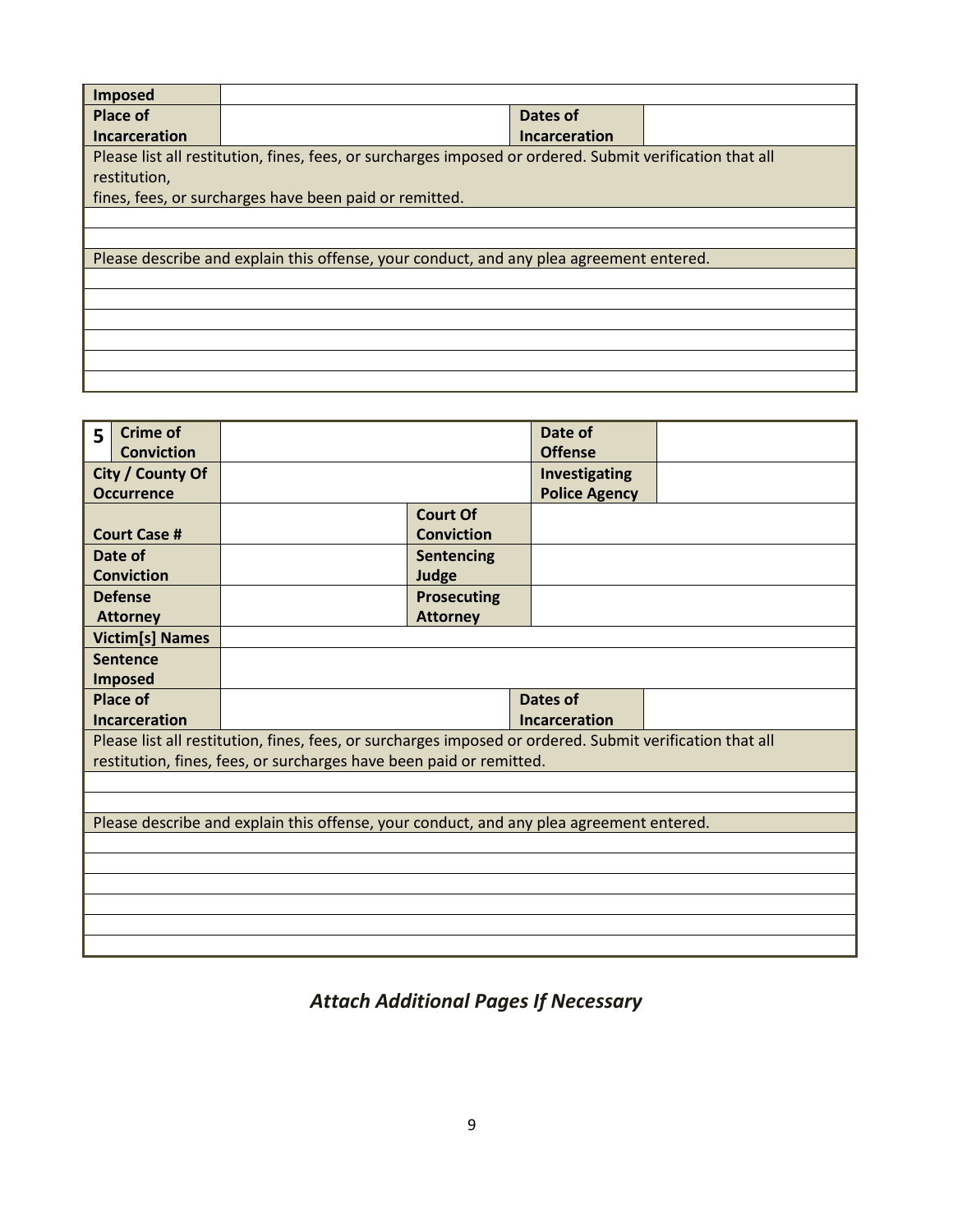|                                                                                                                                                                                                                                                                                                                                                                                                                                                                                                                                                                                                                                               | <b>Section VII - OTHER ARRESTS OR CONVICTIONS</b>      |                                          |                                         |                                                                                                                       |  |  |  |
|-----------------------------------------------------------------------------------------------------------------------------------------------------------------------------------------------------------------------------------------------------------------------------------------------------------------------------------------------------------------------------------------------------------------------------------------------------------------------------------------------------------------------------------------------------------------------------------------------------------------------------------------------|--------------------------------------------------------|------------------------------------------|-----------------------------------------|-----------------------------------------------------------------------------------------------------------------------|--|--|--|
| Please list all other arrests or convictions. This includes convictions for which a pardon is not requested,<br>federal convictions, all convictions in any other state or territory, and any criminal charges which have<br>been filed against you and are currently pending in any court. Please include all requested information for<br>each arrest or conviction. Use and attach extra pages if necessary. If required information is not included,<br>please list all attempts and means you have used to obtain the information. Failure to provide required<br>information may prevent the Board's consideration of your application. |                                                        |                                          |                                         |                                                                                                                       |  |  |  |
| <b>Criminal</b><br>$\mathbf{1}$<br><b>Offense</b>                                                                                                                                                                                                                                                                                                                                                                                                                                                                                                                                                                                             |                                                        |                                          | Date of<br><b>Offense</b>               |                                                                                                                       |  |  |  |
| <b>City / County</b><br><b>Of Occurrence</b>                                                                                                                                                                                                                                                                                                                                                                                                                                                                                                                                                                                                  |                                                        |                                          | Investigating<br><b>Police Agency</b>   |                                                                                                                       |  |  |  |
| <b>Court Case #</b>                                                                                                                                                                                                                                                                                                                                                                                                                                                                                                                                                                                                                           |                                                        | <b>Court Name and</b><br><b>Location</b> |                                         |                                                                                                                       |  |  |  |
| <b>Date of Arrest or</b><br><b>Conviction</b>                                                                                                                                                                                                                                                                                                                                                                                                                                                                                                                                                                                                 |                                                        | Judge                                    |                                         |                                                                                                                       |  |  |  |
| <b>Defense</b><br><b>Attorney</b>                                                                                                                                                                                                                                                                                                                                                                                                                                                                                                                                                                                                             |                                                        | <b>Prosecuting</b><br><b>Attorney</b>    |                                         |                                                                                                                       |  |  |  |
| <b>Victim[s] Names</b>                                                                                                                                                                                                                                                                                                                                                                                                                                                                                                                                                                                                                        |                                                        |                                          |                                         |                                                                                                                       |  |  |  |
| <b>Sentence</b><br><b>Imposed</b>                                                                                                                                                                                                                                                                                                                                                                                                                                                                                                                                                                                                             |                                                        |                                          |                                         |                                                                                                                       |  |  |  |
| <b>Place of</b><br><b>Incarceration</b>                                                                                                                                                                                                                                                                                                                                                                                                                                                                                                                                                                                                       |                                                        |                                          | <b>Dates of</b><br><b>Incarceration</b> |                                                                                                                       |  |  |  |
|                                                                                                                                                                                                                                                                                                                                                                                                                                                                                                                                                                                                                                               | fines, fees, or surcharges have been paid or remitted. |                                          |                                         | Please list all restitution, fines, fees, or surcharges imposed or ordered. Submit verification that all restitution, |  |  |  |
|                                                                                                                                                                                                                                                                                                                                                                                                                                                                                                                                                                                                                                               |                                                        |                                          |                                         |                                                                                                                       |  |  |  |
|                                                                                                                                                                                                                                                                                                                                                                                                                                                                                                                                                                                                                                               |                                                        |                                          |                                         |                                                                                                                       |  |  |  |
| Please describe and explain this offense, your conduct, and any plea agreement entered.                                                                                                                                                                                                                                                                                                                                                                                                                                                                                                                                                       |                                                        |                                          |                                         |                                                                                                                       |  |  |  |
|                                                                                                                                                                                                                                                                                                                                                                                                                                                                                                                                                                                                                                               |                                                        |                                          |                                         |                                                                                                                       |  |  |  |
|                                                                                                                                                                                                                                                                                                                                                                                                                                                                                                                                                                                                                                               |                                                        |                                          |                                         |                                                                                                                       |  |  |  |
|                                                                                                                                                                                                                                                                                                                                                                                                                                                                                                                                                                                                                                               |                                                        |                                          |                                         |                                                                                                                       |  |  |  |
|                                                                                                                                                                                                                                                                                                                                                                                                                                                                                                                                                                                                                                               |                                                        |                                          |                                         |                                                                                                                       |  |  |  |
|                                                                                                                                                                                                                                                                                                                                                                                                                                                                                                                                                                                                                                               |                                                        |                                          |                                         |                                                                                                                       |  |  |  |
|                                                                                                                                                                                                                                                                                                                                                                                                                                                                                                                                                                                                                                               |                                                        |                                          |                                         |                                                                                                                       |  |  |  |

| $\overline{2}$ | <b>Criminal</b><br><b>Offense</b><br>City / County |                       | Date of<br><b>Offense</b><br>Investigating |  |
|----------------|----------------------------------------------------|-----------------------|--------------------------------------------|--|
|                | <b>Of Occurrence</b>                               |                       | <b>Police Agency</b>                       |  |
|                |                                                    | <b>Court Name and</b> |                                            |  |
|                | <b>Court Case #</b>                                | <b>Location</b>       |                                            |  |
|                | <b>Date of Arrest or</b>                           |                       |                                            |  |
|                | <b>Conviction</b>                                  | Judge                 |                                            |  |
|                | <b>Defense</b>                                     | <b>Prosecuting</b>    |                                            |  |
|                | <b>Attorney</b>                                    | <b>Attorney</b>       |                                            |  |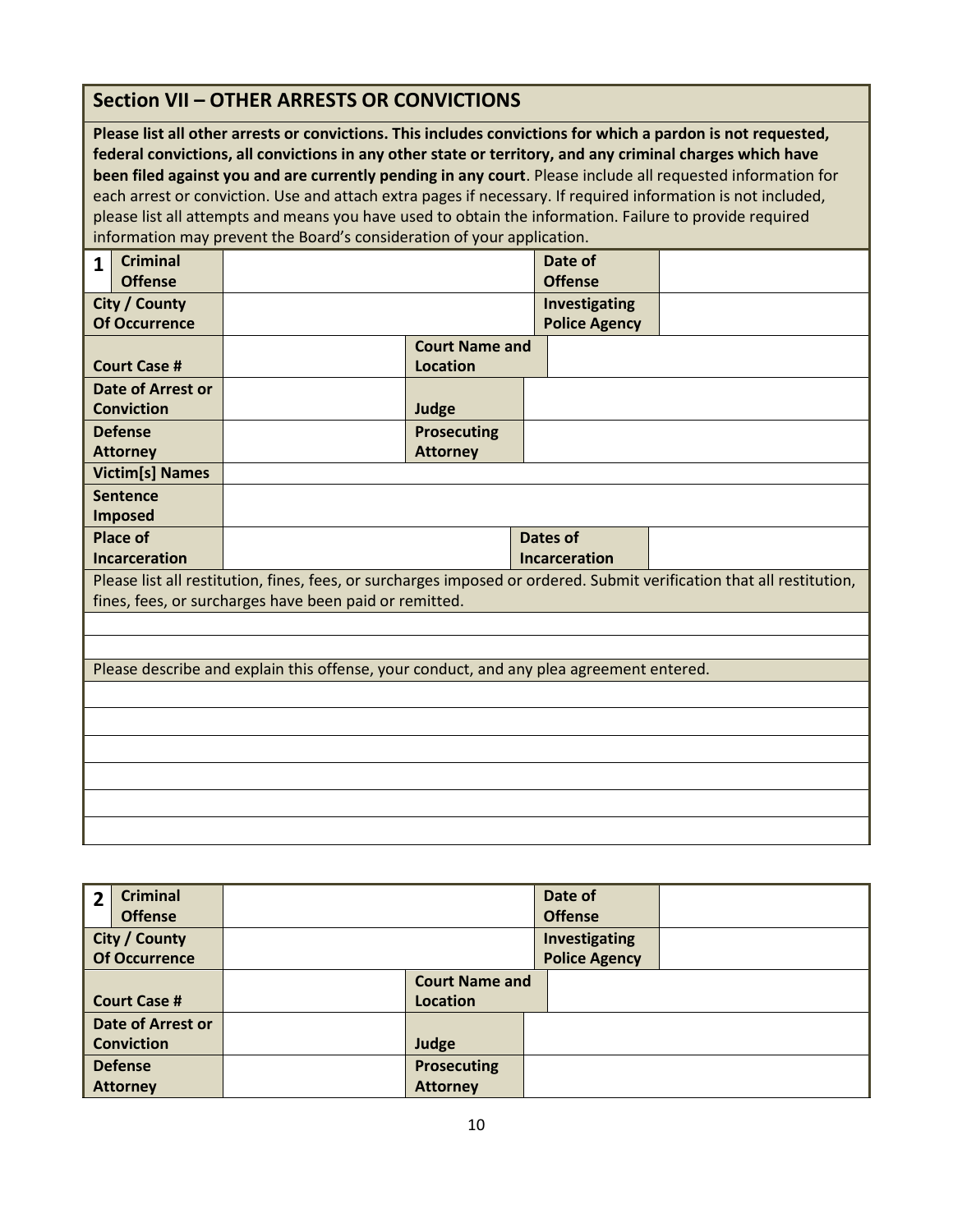| <b>Victim[s] Names</b> |                                                                                                                       |  |  |  |  |  |  |
|------------------------|-----------------------------------------------------------------------------------------------------------------------|--|--|--|--|--|--|
| <b>Sentence</b>        |                                                                                                                       |  |  |  |  |  |  |
| Imposed                |                                                                                                                       |  |  |  |  |  |  |
| <b>Place of</b>        | Dates of                                                                                                              |  |  |  |  |  |  |
| <b>Incarceration</b>   | Incarceration                                                                                                         |  |  |  |  |  |  |
|                        | Please list all restitution, fines, fees, or surcharges imposed or ordered. Submit verification that all restitution, |  |  |  |  |  |  |
|                        | fines, fees, or surcharges have been paid or remitted.                                                                |  |  |  |  |  |  |
|                        |                                                                                                                       |  |  |  |  |  |  |
|                        |                                                                                                                       |  |  |  |  |  |  |
|                        | Please describe and explain this offense, your conduct, and any plea agreement entered.                               |  |  |  |  |  |  |
|                        |                                                                                                                       |  |  |  |  |  |  |
|                        |                                                                                                                       |  |  |  |  |  |  |
|                        |                                                                                                                       |  |  |  |  |  |  |
|                        |                                                                                                                       |  |  |  |  |  |  |
|                        |                                                                                                                       |  |  |  |  |  |  |
|                        |                                                                                                                       |  |  |  |  |  |  |

| 3             | <b>Criminal</b><br><b>Offense</b> |                                                                                         |                       | Date of<br><b>Offense</b> |                                                                                                                       |  |  |
|---------------|-----------------------------------|-----------------------------------------------------------------------------------------|-----------------------|---------------------------|-----------------------------------------------------------------------------------------------------------------------|--|--|
| City / County |                                   |                                                                                         |                       | Investigating             |                                                                                                                       |  |  |
|               | <b>Of Occurrence</b>              |                                                                                         |                       | <b>Police Agency</b>      |                                                                                                                       |  |  |
|               |                                   |                                                                                         | <b>Court Name and</b> |                           |                                                                                                                       |  |  |
|               | <b>Court Case #</b>               |                                                                                         | <b>Location</b>       |                           |                                                                                                                       |  |  |
|               | Date of Arrest or                 |                                                                                         |                       |                           |                                                                                                                       |  |  |
|               | <b>Conviction</b>                 |                                                                                         | Judge                 |                           |                                                                                                                       |  |  |
|               | <b>Defense</b>                    |                                                                                         | <b>Prosecuting</b>    |                           |                                                                                                                       |  |  |
|               | <b>Attorney</b>                   |                                                                                         | <b>Attorney</b>       |                           |                                                                                                                       |  |  |
|               | <b>Victim[s] Names</b>            |                                                                                         |                       |                           |                                                                                                                       |  |  |
|               | <b>Sentence</b>                   |                                                                                         |                       |                           |                                                                                                                       |  |  |
|               | <b>Imposed</b>                    |                                                                                         |                       |                           |                                                                                                                       |  |  |
|               | <b>Place of</b>                   |                                                                                         |                       | <b>Dates of</b>           |                                                                                                                       |  |  |
|               | <b>Incarceration</b>              | <b>Incarceration</b>                                                                    |                       |                           |                                                                                                                       |  |  |
|               |                                   |                                                                                         |                       |                           | Please list all restitution, fines, fees, or surcharges imposed or ordered. Submit verification that all restitution, |  |  |
|               |                                   | fines, fees, or surcharges have been paid or remitted.                                  |                       |                           |                                                                                                                       |  |  |
|               |                                   |                                                                                         |                       |                           |                                                                                                                       |  |  |
|               |                                   |                                                                                         |                       |                           |                                                                                                                       |  |  |
|               |                                   | Please describe and explain this offense, your conduct, and any plea agreement entered. |                       |                           |                                                                                                                       |  |  |
|               |                                   |                                                                                         |                       |                           |                                                                                                                       |  |  |
|               |                                   |                                                                                         |                       |                           |                                                                                                                       |  |  |
|               |                                   |                                                                                         |                       |                           |                                                                                                                       |  |  |
|               |                                   |                                                                                         |                       |                           |                                                                                                                       |  |  |
|               |                                   |                                                                                         |                       |                           |                                                                                                                       |  |  |
|               |                                   |                                                                                         |                       |                           |                                                                                                                       |  |  |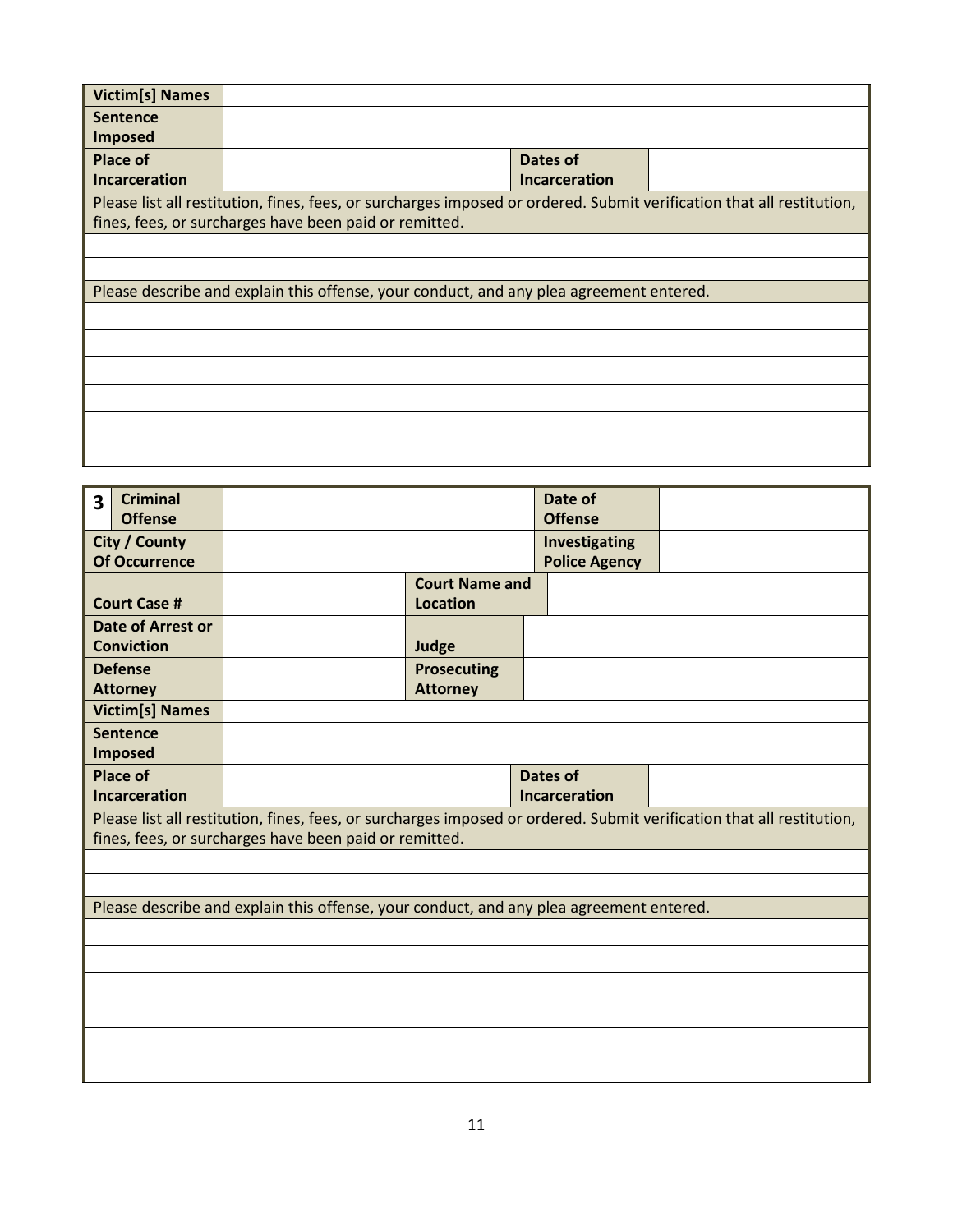| <b>Sentence</b>      |                                                                                                                       |                      |  |  |  |  |  |
|----------------------|-----------------------------------------------------------------------------------------------------------------------|----------------------|--|--|--|--|--|
| <b>Imposed</b>       |                                                                                                                       |                      |  |  |  |  |  |
| Place of             |                                                                                                                       | Dates of             |  |  |  |  |  |
|                      |                                                                                                                       |                      |  |  |  |  |  |
| <b>Incarceration</b> |                                                                                                                       | <b>Incarceration</b> |  |  |  |  |  |
|                      | Please list all restitution, fines, fees, or surcharges imposed or ordered. Submit verification that all restitution, |                      |  |  |  |  |  |
|                      | fines, fees, or surcharges have been paid or remitted.                                                                |                      |  |  |  |  |  |
|                      |                                                                                                                       |                      |  |  |  |  |  |
|                      |                                                                                                                       |                      |  |  |  |  |  |
|                      | Please describe and explain this offense, your conduct, and any plea agreement entered.                               |                      |  |  |  |  |  |
|                      |                                                                                                                       |                      |  |  |  |  |  |
|                      |                                                                                                                       |                      |  |  |  |  |  |
|                      |                                                                                                                       |                      |  |  |  |  |  |
|                      |                                                                                                                       |                      |  |  |  |  |  |
|                      |                                                                                                                       |                      |  |  |  |  |  |

| 3                                                        | <b>Criminal</b><br><b>Offense</b>             |                                                                                         |                             |                      | <b>Date of Offense</b>                |                                                                                                                       |  |
|----------------------------------------------------------|-----------------------------------------------|-----------------------------------------------------------------------------------------|-----------------------------|----------------------|---------------------------------------|-----------------------------------------------------------------------------------------------------------------------|--|
| City / County<br><b>Of Occurrence</b>                    |                                               |                                                                                         |                             |                      | Investigating<br><b>Police Agency</b> |                                                                                                                       |  |
| <b>Court Name and</b><br>Location<br><b>Court Case #</b> |                                               |                                                                                         |                             |                      |                                       |                                                                                                                       |  |
|                                                          | <b>Date of Arrest or</b><br><b>Conviction</b> |                                                                                         |                             |                      |                                       |                                                                                                                       |  |
|                                                          | <b>Defense</b>                                |                                                                                         | Judge<br><b>Prosecuting</b> |                      |                                       |                                                                                                                       |  |
|                                                          | <b>Attorney</b>                               |                                                                                         | <b>Attorney</b>             |                      |                                       |                                                                                                                       |  |
|                                                          | <b>Victim[s] Names</b>                        |                                                                                         |                             |                      |                                       |                                                                                                                       |  |
|                                                          | <b>Sentence</b>                               |                                                                                         |                             |                      |                                       |                                                                                                                       |  |
|                                                          | <b>Imposed</b>                                |                                                                                         |                             |                      |                                       |                                                                                                                       |  |
|                                                          | <b>Place of</b>                               |                                                                                         |                             | <b>Dates of</b>      |                                       |                                                                                                                       |  |
|                                                          | <b>Incarceration</b>                          |                                                                                         |                             | <b>Incarceration</b> |                                       |                                                                                                                       |  |
|                                                          |                                               |                                                                                         |                             |                      |                                       | Please list all restitution, fines, fees, or surcharges imposed or ordered. Submit verification that all restitution, |  |
|                                                          |                                               | fines, fees, or surcharges have been paid or remitted.                                  |                             |                      |                                       |                                                                                                                       |  |
|                                                          |                                               |                                                                                         |                             |                      |                                       |                                                                                                                       |  |
|                                                          |                                               |                                                                                         |                             |                      |                                       |                                                                                                                       |  |
|                                                          |                                               | Please describe and explain this offense, your conduct, and any plea agreement entered. |                             |                      |                                       |                                                                                                                       |  |
|                                                          |                                               |                                                                                         |                             |                      |                                       |                                                                                                                       |  |
|                                                          |                                               |                                                                                         |                             |                      |                                       |                                                                                                                       |  |
|                                                          |                                               |                                                                                         |                             |                      |                                       |                                                                                                                       |  |
|                                                          |                                               |                                                                                         |                             |                      |                                       |                                                                                                                       |  |
|                                                          |                                               |                                                                                         |                             |                      |                                       |                                                                                                                       |  |
|                                                          |                                               |                                                                                         |                             |                      |                                       |                                                                                                                       |  |

*Attach Additional Pages If Necessary*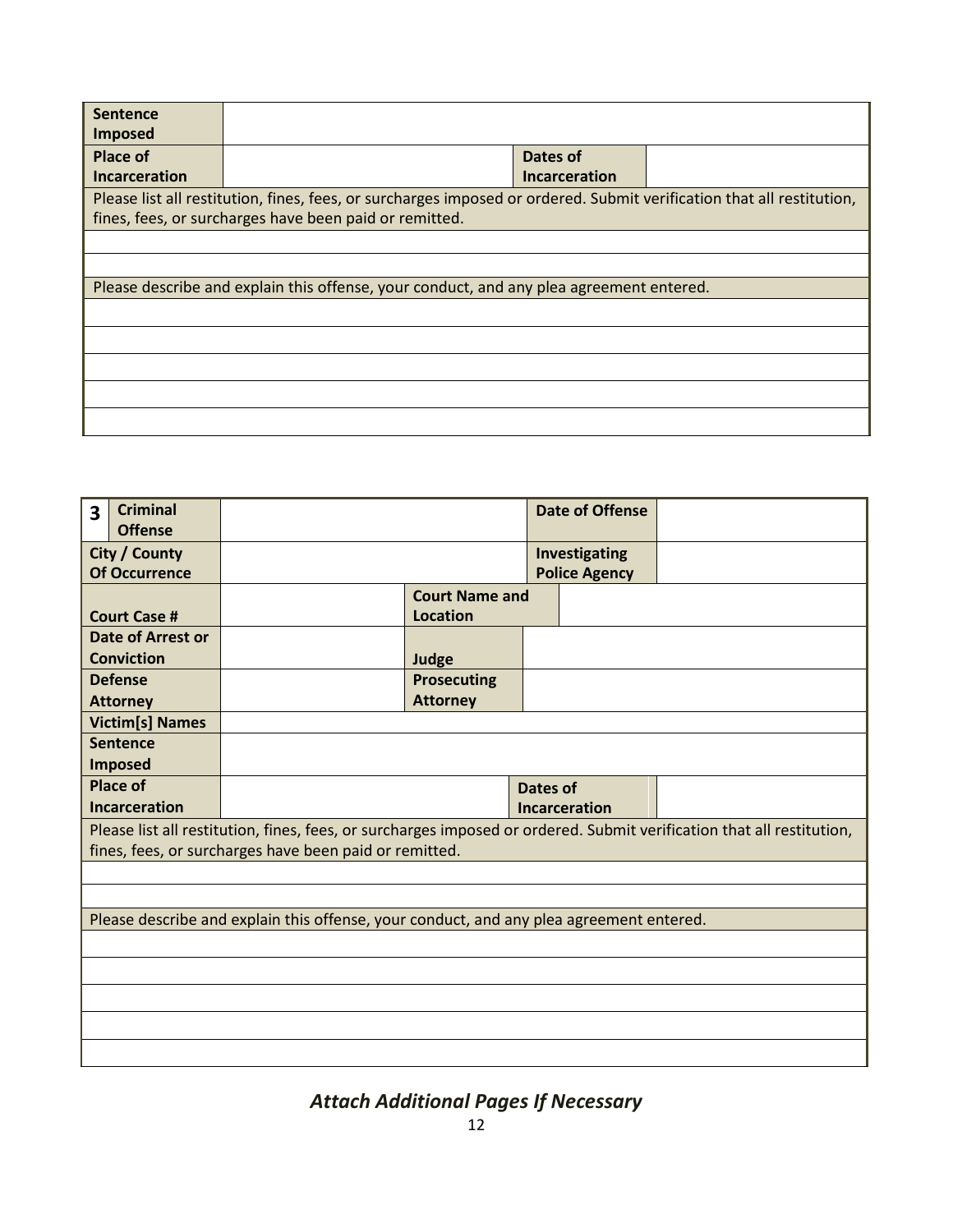### **SECTION VIII - INCARCERATION HISTORY**

If you have ever been incarcerated, please list each instance or period of incarceration.

| Dates of<br><b>Incarceration</b> | <b>Place of</b><br><b>Incarceration</b> | <b>Commitment Offenses</b> | <b>Sentencing</b><br><b>Court</b> | <b>Release</b><br><b>Date</b> |  |  |  |
|----------------------------------|-----------------------------------------|----------------------------|-----------------------------------|-------------------------------|--|--|--|
|                                  |                                         |                            |                                   |                               |  |  |  |
|                                  |                                         |                            |                                   |                               |  |  |  |
|                                  |                                         |                            |                                   |                               |  |  |  |
|                                  |                                         |                            |                                   |                               |  |  |  |
|                                  |                                         |                            |                                   |                               |  |  |  |
|                                  |                                         |                            |                                   |                               |  |  |  |
|                                  |                                         |                            |                                   |                               |  |  |  |
|                                  |                                         |                            |                                   |                               |  |  |  |
|                                  |                                         |                            |                                   |                               |  |  |  |
|                                  |                                         |                            |                                   |                               |  |  |  |
|                                  |                                         |                            |                                   |                               |  |  |  |
|                                  |                                         |                            |                                   |                               |  |  |  |

### **SECTION XI - INCARCERATION DISCIPLINARY HISTORY**

If you were ever the subject of a disciplinary violation while incarcerated, please list each disciplinary violation.

| Date of<br><b>Violation</b> | <b>Place of</b><br>Incarceration | <b>Disciplinary Violation</b> | <b>Discipline Imposed</b> |  |  |  |
|-----------------------------|----------------------------------|-------------------------------|---------------------------|--|--|--|
|                             |                                  |                               |                           |  |  |  |
|                             |                                  |                               |                           |  |  |  |
|                             |                                  |                               |                           |  |  |  |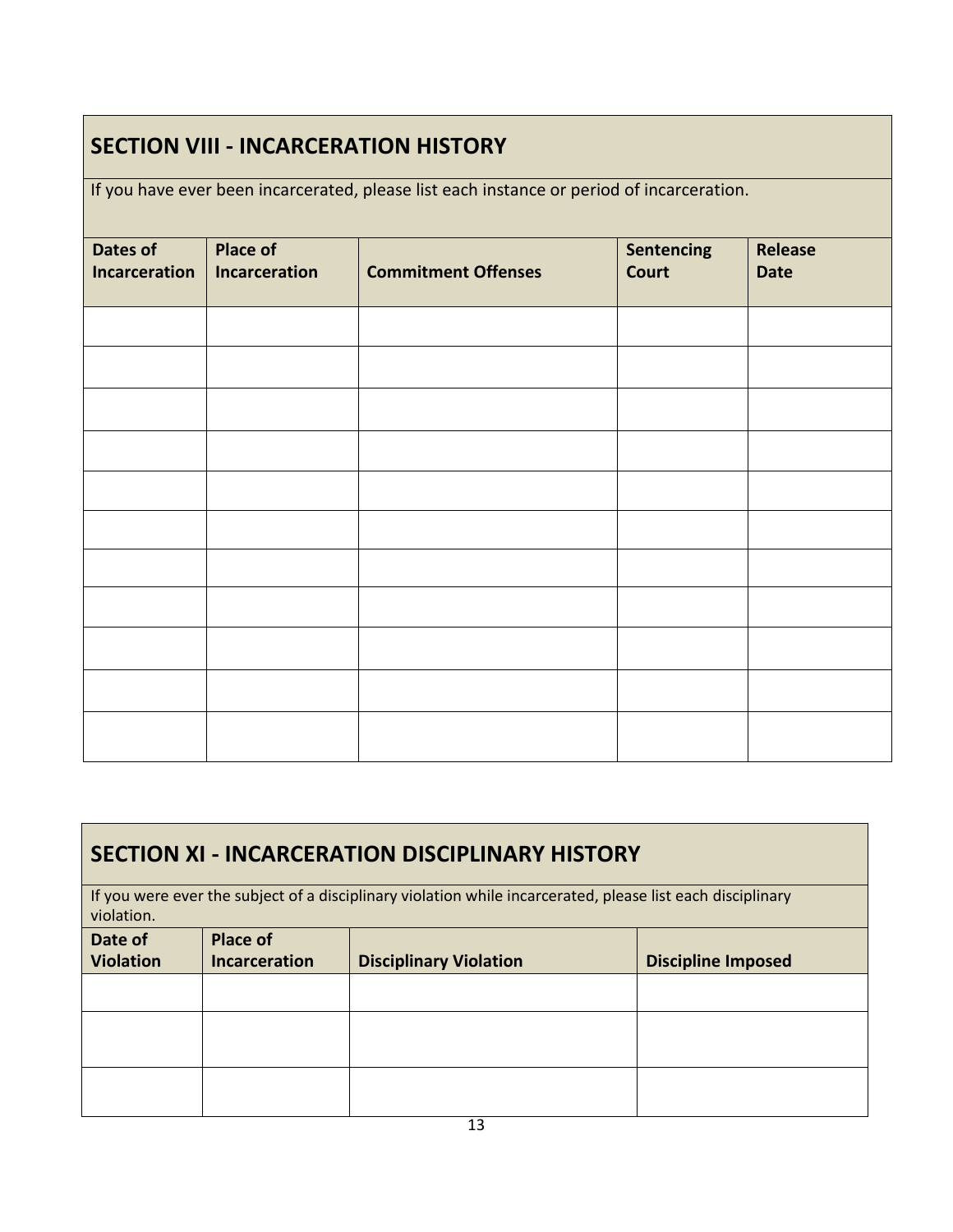## **Section X - Letters of Recommendation**

Letters of recommendation in support of your application and request for a pardon may accompany this Application. Letters may be submitted from any person who knows you well and knows of the changes you have made to your life since your convictions. Letters of recommendation may be submitted from any source, including, but not limited to the following: Spouse, family members, neighbors, employers, co-workers, religious leaders, others with whom you attend religious services, elected officials, judges, prosecutors, counselors or treatment professionals, or persons with whom you engage in significant activities. Please attach all letters of recommendation to your Application.